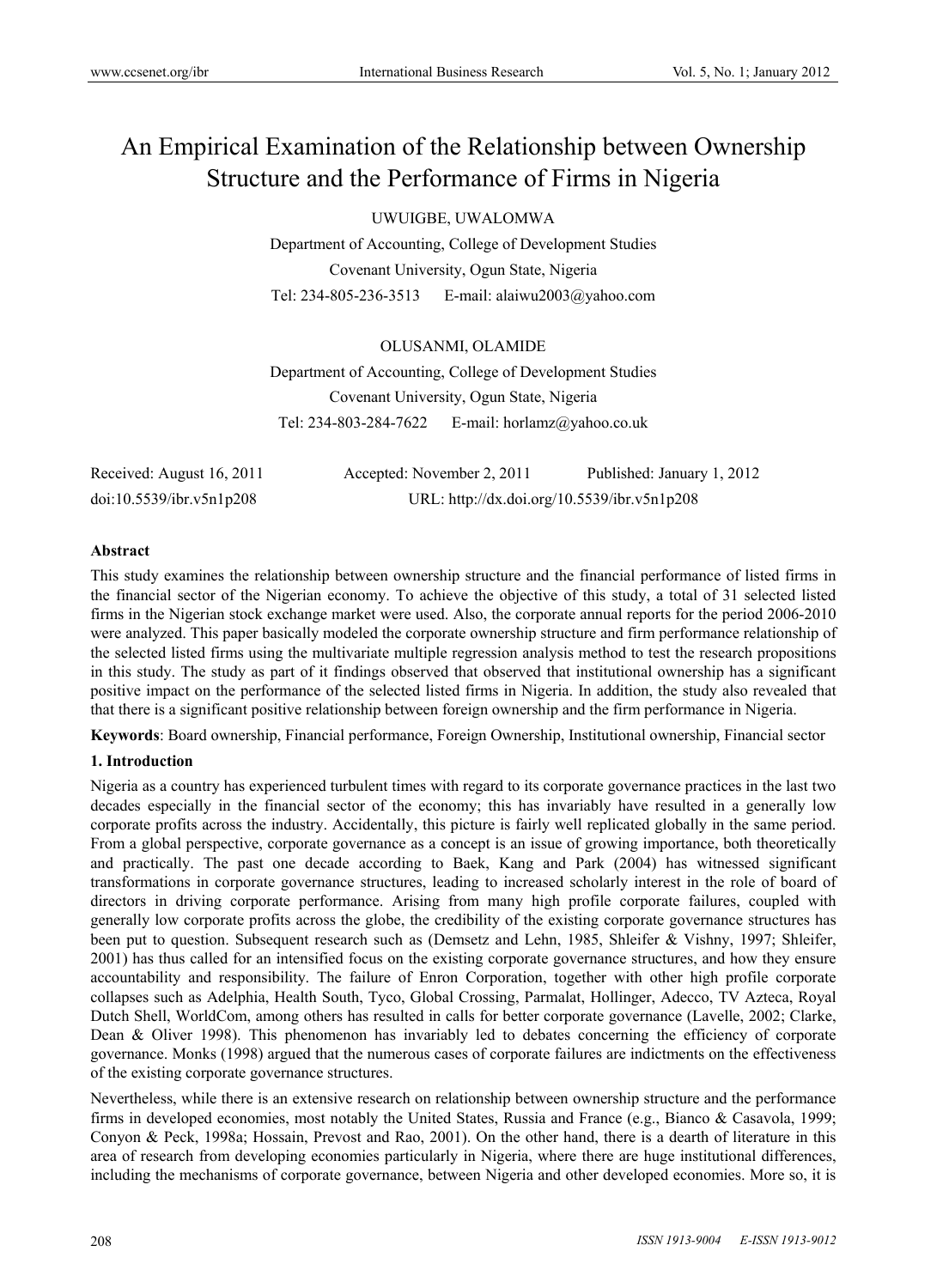not known whether existing differences in institutional, regulatory and corporate governance practices also translate into differences in the relationship between ownership and firm performance. This study to this end seeks to find out whether there is a relationship between ownership structure and the performance of listed firms in Nigeria. The remaining part of this paper is structured as follows. Following the introductory section is the review of relevant literature and hypothesis development. The next section then presents our econometric model and preliminary empirical evidence. Finally, the last section summarizes the main findings of the study with discussion of the conclusion.

# *1.1 Scope of Study*

This study basically investigates the relationship between ownership structure and the financial performance of listed firms in the financial sector of the Nigerian economy. To achieve this objective, the corporate annual reports for the period 2006-2010 were analyzed. In addition, the study considered a total of 31 listed firms in the aforementioned industry. The choice of this industry arises based on the direct and indirect contribution to the nation economy.

#### 1.1.1 Ownership Structure and Firm Performance

One of the most important trademarks of the modern corporation is the separation of ownership and control. Modern corporations are typically managed by professional executives who own only a small fraction of the shares. The link between ownership structure and performance has been the subject of an important and ongoing debate in the corporate finance literature. The debate goes back to the Berle and Means (1932) thesis, which suggests that an inverse correlation should be observed between the diffuseness of shareholdings and firm performance. Their view has been challenged by Demsetz (1983), who argues that the ownership structure of a corporation should be thought of as an endogenous outcome of decisions that reflect the influence of shareholders and of trading on the market for shares. When owners of a privately held company decide to sell shares, and when shareholders of a publicly held corporation agree to a new secondary distribution, they are, in effect, deciding to alter the ownership structure of their firms and, with high probability, to make that structure more diffuse. Subsequent trading of shares will reflect the desire of potential and existing owners to change their ownership stakes in the firm. In the case of a corporate takeover, those who would be owners have a direct and dominating influence on the firm's ownership structure. In these ways, a firm's ownership structure reflects decisions made by those who own or who would own shares. The ownership structure that emerges, whether concentrated or diffuse, ought to be influenced by the profit-maximizing interests of shareholders, so that, as a result, there should be no systematic relation between variations in ownership structure and variations in firm performance.

# 1.1.2 Literature Review and Development of Hypothesis

Most research on the relationship between ownership and financial performance is rooted in an agency framework. Morch, Shieifer, and Vishny (1988), and McConnell and Servaes (1990), among others, empirically examined the effect of ownership structure on corporate performance. Morch, Shleifer, and Vishny (1988) estimates a piece-wise linear regression in which the dependent variable is Tobin's q ratio was a proxy for corporate performance, and the primary independent variable is the fraction of shares owned by corporate insiders. While these studies do not agree on details, they both report that the relationship between corporate performance and the degree of insider ownership is not linear: in some range of insider ownership, corporate performance is positively related to insider ownership, but in other range, a negative relationship is found. Thus, the results of these studies suggest that insider ownership does not always have a positive effect on corporate performance. Using a different methodology, McConnel1 and Servaes (1990) also demonstrate that corporate performance is nonlinearly related to the degree of insider ownership. Interestingly, McConnel1 and Servaes show that corporate performance is positively related to the degree of institutional ownership, indicating a positive effect of institutional ownership on corporate performance. They suggested that managers' entrenchment would be more difficult with the existence of institutional shareholders. In a related survey, Holderness (2003) examined the effects of management and block holder equity ownership on corporate decisions and on firm value. They observed that management and block holder equity ownership had a negative impact on corporate decisions and firm value. Also, Gordon and Schmid (2000) in their study concluded that firm performance in Germany is positively related to concentrated equity ownership. Nevertheless, Himmelberg, Hubbard and Palia (1999) using a panel data in a similar survey concluded that a large fraction of the cross-sectional variation in managerial ownership were endogenous. They suggest that managerial ownership and firm performance are determined by a common set of characteristics and, therefore, question the causal link from ownership to performance implied by previous studies.

Nevertheless, despite the extensive research in this area of finance, most research on ownership structure and firm performance has been carried out in developed economies, most notably the United States. Only a few of these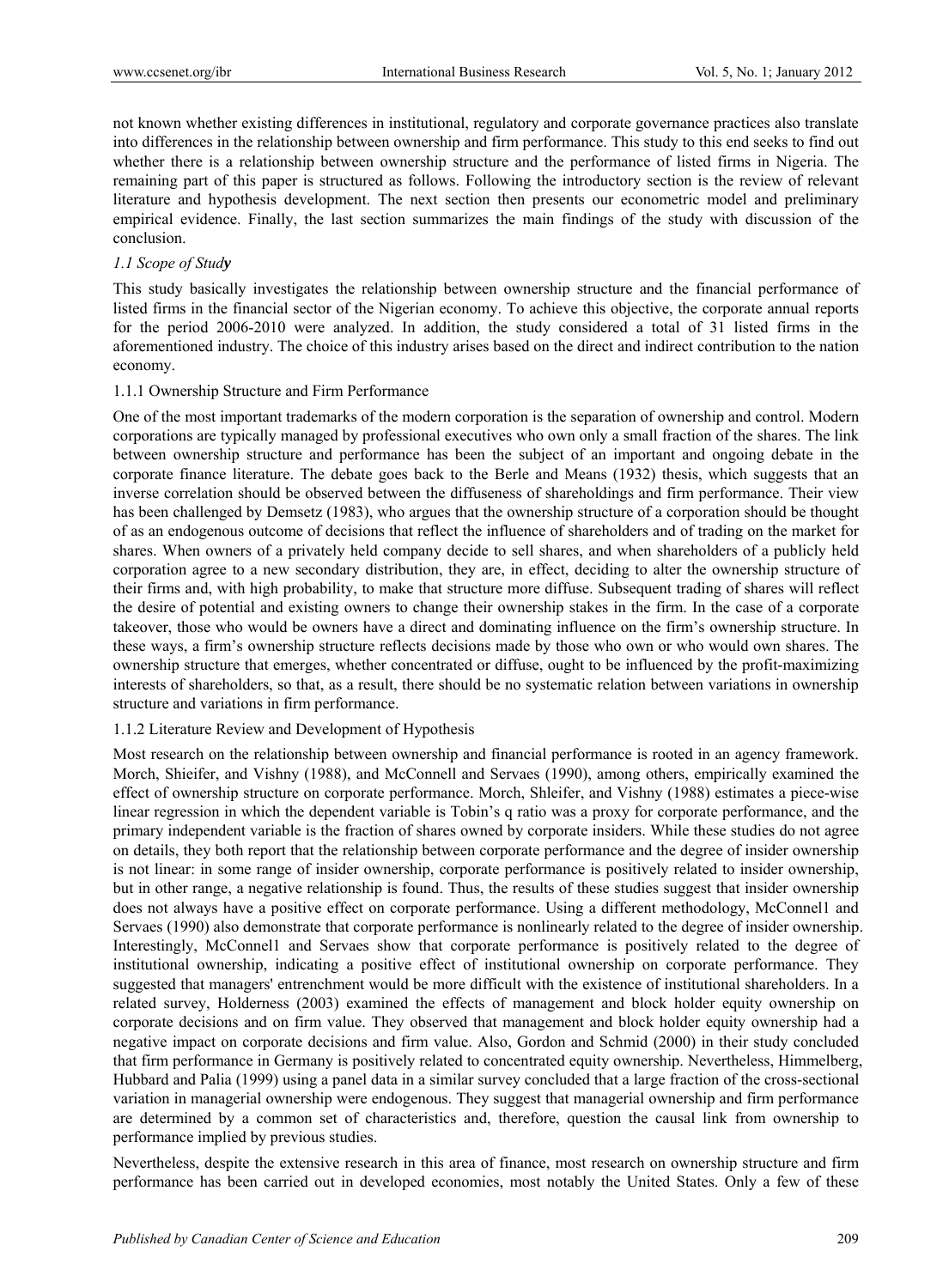studies have considered emerging market economies, with none focusing on Nigeria. There exist huge institutional differences, including the mechanisms of corporate governance, between Nigeria and the developed economies. Moreover, it is not known whether existing differences in institutional, regulatory and corporate governance practices also translate into differences in the relationship between ownership and firm performance. This study to this end basically seeks to investigate precisely whether there is a relationship between ownership structure and the performance of firms.

# *1.2 Hypothesis Development*

With the mixed result provided in prior researches; coupled with the dearth of literature in this area of finance in a developing country like Nigeria, the research hypothesis for this study is stated below in the null form.

H1: there is no significant relationship between board ownership and the performance of firms in Nigeria.

H2: there is no significant relationship between foreign ownership and the performance of firms in Nigeria

H3: here is no significant relationship between Institutional ownership and the performance of listed firms in Nigeria.

#### 1.2.1 Research Methodology

To achieve the objectives of this research, the study has adopted the use of corporate annual reports of listed firms in the financial sector of the Nigerian economy as our main source of data. This is due to the fact that corporate annual reports of listed companies are readily available and easily accessible. More so, the annual reports for the period 2006-2010 were used due to the fact that the period marked the introduction of bank capitalization process and the failure of some of the banks due to poor corporate governance practice. The population for this study is comprised of all listed firms in the financial sector of the Nigerian economy as at 31 December 2010. However, the selected sample size for this study includes listed firms in the financial sector of the economy which sums up to a total of 31 firms. This represents 13.5% percent of the total population and, thus, is consistent with the minimum sample size as suggested by either the conventional sample size table proposed by Krejcie & Morgan (1970) or the modern online sample size calculator by Raosoft, Inc. In addition, while the study has adopted return on assets (dependent variable) as a measure of firm performance since ROA is an accounting ratio often used to as a measure for the effective performance of management; on the other hand, board, foreign and institutional ownership (which are the independent variable) would be proxied by BODOWN, FOROWN and INSOWN respectively. Similarly, in order to assess the impact of corporate ownership structure on firm performance; we use the following regression model:

Model Specification

$$
ROAt = f(BODOWNb, FOROWNb, INSOWNb, Ut)
$$
 (1)

This can be written in explicit form as:

$$
ROAt = \beta_0 + \beta_1 BODOWN_t + \beta_2 FOROWN_t + \beta_3 INSOWN_t + U_t
$$
 (2)

Where:

ROA = Return on Assets as a proxy for firm performance

BODOWN = Board Ownership

FOROWN = Foreign Ownership

INSOWN = Institutional Ownership

 $T =$ Time dimension of the Variables

 $β<sub>0</sub> = Constant or Intercept.$ 

 $\beta_1$ ,  $\beta_2$  = Coefficients to be estimated or the Coefficients of slope parameters.

#### *1.3 Discussion of Findings*

A marathon review of the findings from our descriptive statistics as presented in Table 2 shows that on the average, firm's performance in the industry had an approximate mean value of about 7.3955. On the other hand, board ownership, foreign ownership and institutional ownership which constituted the variables used to capture firm ownership structure had approximate mean values of 6.9284, 6.2232 and 13.7668 respectively.

Insert Table 2 Here

Furthermore, results from the Pearson Correlation analysis on the relationship between board ownership (proxied as the proportion of board ownership to total shareholding) and the performance of firms in Nigeria as depicted in Table 3 shows that there is a positive correlation between board ownership (i.e. management ownership) and the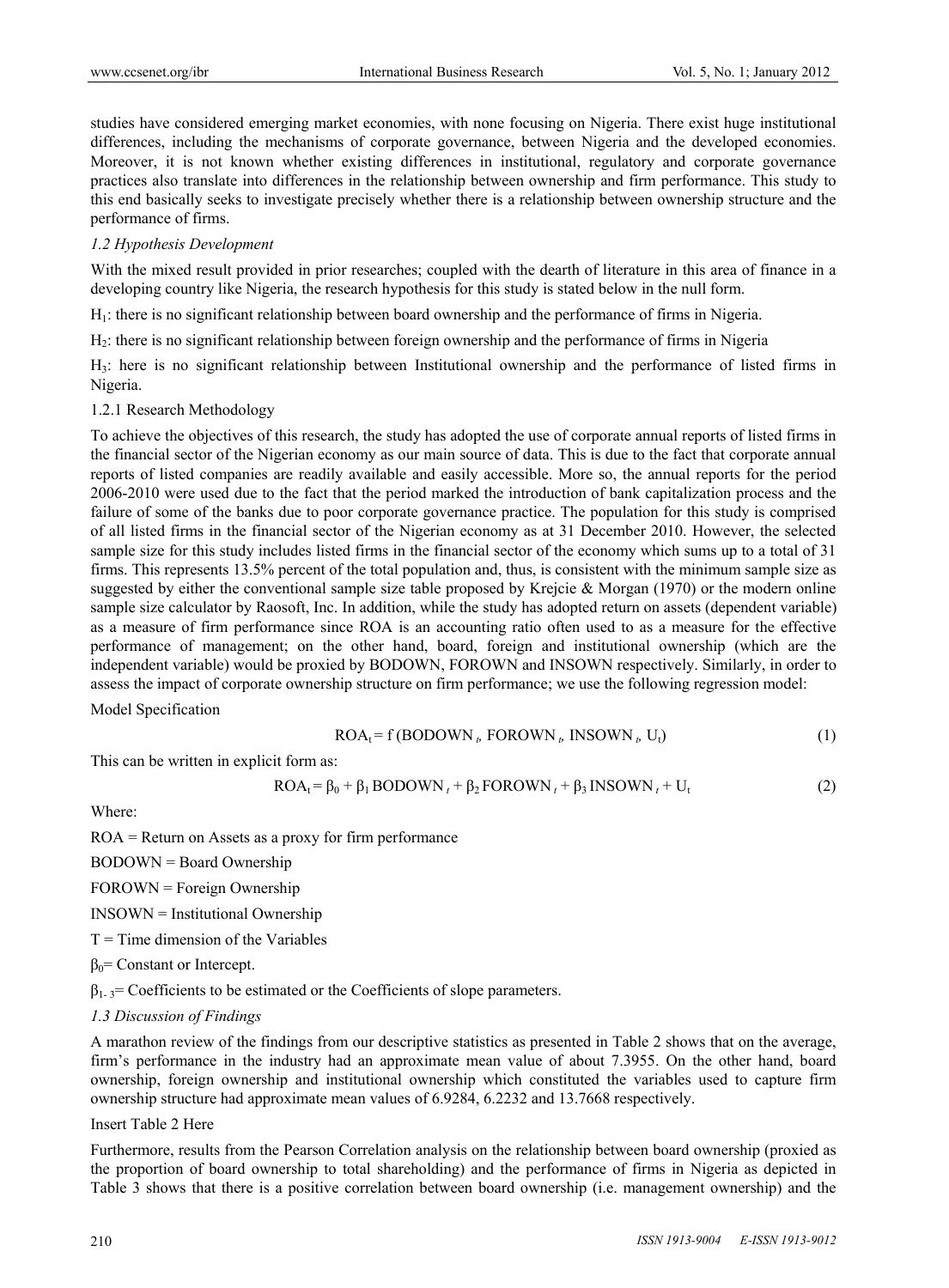performance of firms in Nigeria. This is evident with a correlation coefficient of  $(r = .495)$  and it is significant at 1% probability level. This result suggests that managerial ownership enhances corporate performance since managers are motivated to double up efforts as part of the shareholders towards the realization of the wealth creation objective. Similarly, results from Table 3 further depicts that there is a significant positive correlation between foreign ownership and firms' performance in Nigeria. This is marked with a correlation coefficient of  $(r = .397)$  and it is significant at 5% level. This outcome invariably suggests that an increase in the proportion of foreign ownership would positively affect the level of firm's performance in the financial industry. This positive impact can be explained possibly by the managerial efficiency and technical skills as well as the state of technology that foreign owners bring to their work environment. More so, results from the Pearson Correlation analysis further indicate that there is a significant positive correlation between Institutional ownership and the performance of listed firms in Nigeria. This is reflected with the correlation coefficient of  $(r = .429)$  and it is also significant at 5% level.

# Insert Table 3 Here

Meanwhile, empirical results on the goodness of fit test as shown in table 4 present an adjusted  $R^2$  value of about .581. This in a nutshell means that the value of the dependent variable can be explained by about 58% of the independent variables. This value can be considered sufficient because the financial performance of a firm can also be influenced by other factors besides board ownership, foreign ownership and Institutional ownership. Nevertheless, findings from the Analysis of Variance (i.e. the Fishers - test) as reflected in Table 5 presents a p-value that is less than 0.01 (i.e. p-value  $\leq$  0.01). This outcome suggests clearly that simultaneously the explanatory variables (i.e. board ownership, foreign ownership and Institutional ownership are significantly associated with the dependent variable (i.e. firms performance). In other words, the F-statistics proves the validity of the estimated models which are statistically significant at 1% as shown by the F-probabilities. Consequently, the regression analysis results as presented in Table 6 indicates that consistent with our apriori expectation (i.e.  $b_1 < 0$ ); there is a significant positive relationship between board ownership (.i.e. management ownership) and the performance of listed firms in the finance industry. This is evident in the coefficient of beta (.414) and a t-value of 3.274. This result is also statistically significant at 1% level (i.e. p-value < 0.01). This basically means that a meaningful director/management stock ownership will invariably bring about a better management monitoring which will in the long- run enhance firms' performance. This outcome further implies that firms with higher managerial stake tend to perform better than firms with a low level of managerial stake. This result is consistent with the findings of Jensen and Meckling (1976), Bohren and Odegaard (2001) and Mueller and Spitz (2002) where they found a positive relationship between board ownership (i.e. management ownership) and firm's performance. However, this result contradicts the findings provided by Demsetz and Villalonga (2001) and Loderer and Martin (1997).

# Insert Table 4 Table 5 & Table 6 Here

Also, consistent with our apriori expectations (i.e.  $b_2 < 0$ ); the study further observed that there is a significant positive relationship between foreign ownership and the firm performance in Nigeria. This is evident as presented in Table 6 with a t-value of 3.803 and it is statistically significant with a p-value of that is less than 0.01% (i.e. p-value  $<$  0.01). This outcome for hypothesis (2) basically suggest that foreign ownership has positive effect on firm performance possibly due to the managerial efficiency and technical skills as well as the state of technology that foreign owners bring to their work environment. In addition, this positive impact might be adduced to the foreign owned firms are more likely to benefit from prudent management of risks as influenced by the policies of the parent company, and strict focus on profitability to maximize shareholders' wealth creation capacity. This result nevertheless corroborates the findings provided by Claessens and Demirguc-kunt (2000), Imam and Malik (2007) and Barako & Tower (2007) were they observed that foreign holding is positively and significantly related to firm performance.

Finally, findings on the relationship between institutional ownership and firm performance further indicate that consistent with our apriori expectation (i.e.  $b_2 < 0$ ), there is also a significant positive relationship between institutional ownership and the performance of the selected listed firms in Nigeria. This is also evident in the coefficient of beta (.436) and a t-value of 3.391. Interestingly, this result is statistically significant with a p-value .002. This invariably suggests that the monitoring role of institutional investors has value in enhancing performance of firms upon acquiring a substantial proportion of firm equity. This outcome corroborates the findings of Wu (2000) and Barako & Tower (2007). However, this outcome contradicts to the findings of Claessens et al. (2000) were they observed that there was no relationship between institutional ownership and firm performance.

# 1.3.1 Conclusion and Recommendations

This paper basically examined the relationship between ownership structure and the performance of 31 listed firms in the financial sector of the Nigerian economy over a period of 5 years (i.e.  $2006 - 2010$ ). Findings from the study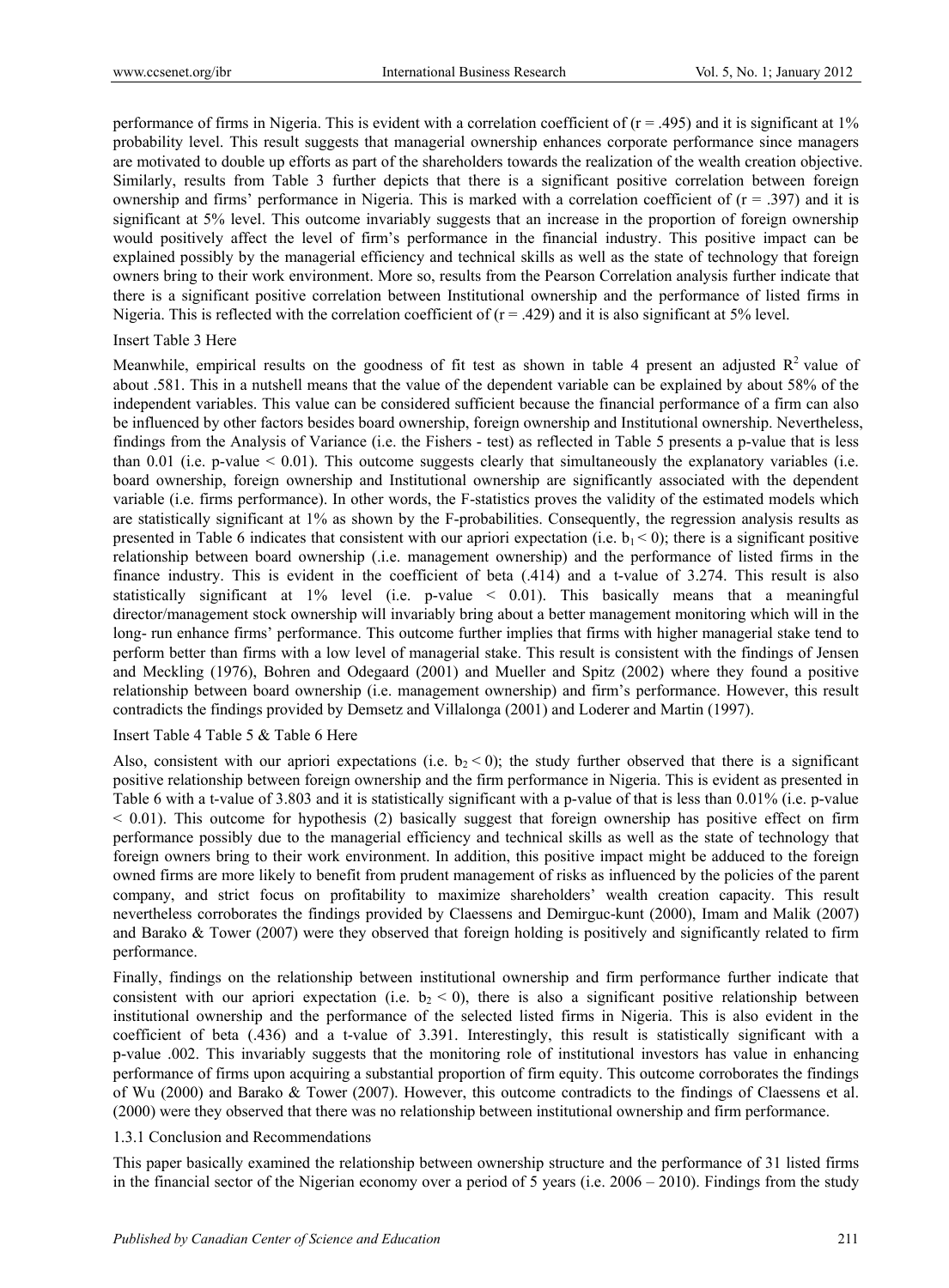revealed that there is a significant positive relationship between board ownership (i.e. management ownership) and the performance of listed firms in the financial industry. That is, the nature of the managerial ownership of a firm has significant impact on the performance of such firm. This basically suggests that firms with higher managerial stake tend to perform better than firms with a low level of managerial stake. Secondly, the study also revealed that foreign ownership has a significant positive impact on the firm performance. Interestingly, the paper suggests that this positive impact could be possibly due to the managerial efficiency and technical skills as well as the state of technology that foreign owners bring to their work environment. Finally, findings from the paper further revealed that there institutional ownership has a significant positive impact on the performance of the selected firms since the monitoring role of institutional investors has value in enhancing performance of firms upon acquiring a substantial proportion of firm equity.

### **References**

Barako, D. G., & Tower, G. (2007). Corporate Governance and Bank Performance: Does ownership matter? Evidence from Kenyan banking sector. *Journal of Management and Governance*, 12(4), 309-324. http://dx.doi.org/10.1007/s10997-008-9053-x

Baek, J. S., Kang, J. K., & Park, K. S. (2004). Corporate Governance and Firm Value: Evidence fromtheKoreanFinancial Crisis. *Journal of Financial Economics*, 71, 265–313. http://dx.doi.org/10.1016/S0304-405X(03)00167-3

Berle, A., & G. Means. (1932). *Modern Corporation and Private Property*. New York: World INC.

Bianco, M., & Casavola P. (1999). Italian Corporate Governance: Effects on Financial Structure and Firm Performance. *European Economics Review*, 43, 1057-69. http://dx.doi.org/10.1016/S0014-2921(98)00114-7.

Bohren, O., & B. A. Odegaard. (2001). Corporate Governance and Economic Performance in Norwegian Listed Firms. *Research Report 11, Norwegian School of Management.* 

Claessens, S., S. Djankov, J. P. H. Fan, & L. H. P. Lang. (2000). The Separation of Ownership and Control in East Asian Corporations. *Journal of Financial Economics*, 58, 81-112. http://dx.doi.org/10.1016/S0304-405X(00)00067-2

Clarke, F. L., Dean, G. W., & Oliver, K. G. (1998). *Corporate collapse regulation, accounting and ethical failure*. Cambridge: Cambridge University Press.

Conyon, M. J., & Peck, S. I. (1998). Board control, remuneration committees, and top management compensation, *Academy of Management Journal*, 41(2), 146-157. http://dx.doi.org/10.2307/257099

Demsetz, H., & Lehn, K. (1985). The Structure of Corporate Ownership: Causes and Consequences. *The Journal of Political Economy*, 93, 1155–1177. http://dx.doi.org/10.1086/261354

Demsetz H., & Villalonga B. (2001). Ownership Structure and Corporate Performance. *Journal of Corporate Finance,* 7(3), 209-233. http://dx.doi.org/10.1016/S0929-1199(01)00020-7

Demsetz, H. (1983). The Structure of Ownership and the Theory of the Firm. *Journal of Law and Economics*, 26, 375-390. http://dx.doi.org/10.1086/467041

Himmelberg, Charles P., Hubbard, R. Glenn, & Palia, Darius. (1999). Understanding the determinants of managerial ownership and the link between ownership and performance. *Journal of Financial Economics, Elsevier,* 53(3), 353-384. http://dx.doi.org/10.1016/S0304-405X(99)00025-2

Holderness, C. G. (2003). A Survey of Blockholders and Corporate Control. *Economic Policy Review*, 9(1), 51-64.

Hossain, M., Prevost, A. K., & Rao, R. P. (2001). Corporate governance in New Zealand: The effect of the 1993 Companies Act on the relation between board composition and firm performance. *Pacific-Basin Finance Journal*, 9(2), 119-145. http://dx.doi.org/10.1016/S0927-538X(01)00003-8

Imam, M. O., & Malik, M. (2007). Firm Performance and Corporate Governance through Ownership Structure: Evidence from Bangladesh Stock Market. *International Review of Business Research Papers*, 3(4), 88-110

Jensen, M., & Meckling, W. (1976). Theory of the firm: managerial behavior, agency costs, and ownership structure. *Journal of Financial Economics*, 3, 305-360. http://dx.doi.org/10.1016/0304-405X(76)90026-X

Jensen, M. (2001). Value maximization, shareholders theory and corporate objective function. *Journal of Applied Corporate Finance*, 14(3), 8-22. http://dx.doi.org/10.1111/j.1745-6622.2001.tb00434.x

Krejcie, R. V., & Morgan, D. W. (1970). Determining Sample Size for Research Activities. *Educational and Psychological Measurement,* 30, 607-610.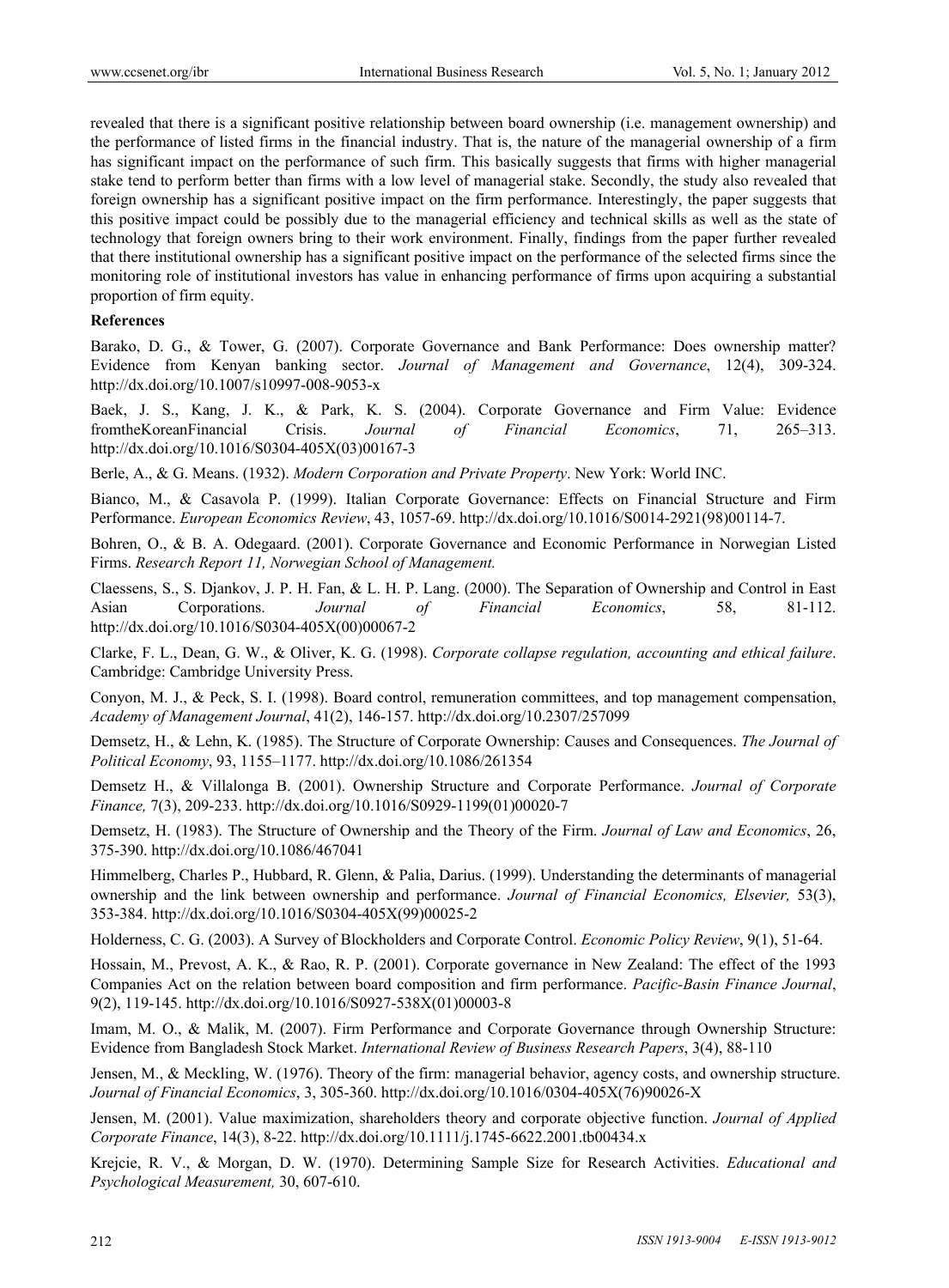Lavelle, L. (2002). Enron: How Governance Rules Failed. *Business Week*, 21(3766), 28-29.

Loderer C., & Martin K. (1997). Executive Stock Ownership and Performance Tracking Faint Traces. *Journal of Financial Economics*, 45(2), 595-612. http://dx.doi.org/10.1016/S0304-405X(97)00017-2

McConnell, John J. & Henri Servaes. (1990). Additional Evidence on Equity Ownership and Corporate Value. *Journal of Financial Economics*, 27, 595-612. http://dx.doi.org/10.1016/0304-405X(90)90069-C

Morck, R, Shleifer, A., & Vishny, R. (1988). Management Ownership and Market Valuation: An Empirical Analysis. *Journal of Financial Economic*, 20, 293-315. http://dx.doi.org/10.1016/0304-405X(88)90048-7

Mork, R, Shleifer A., & Vishny, R. (1988). Management Ownership and Market Valuation. An Empirical Analysis. *Journal of Finance and Economics*, 20, 292-315.

Mueller, E. and A. Spitz (2006): Managerial Ownership and Company Performance in German Small and Medium-Sized Private Enterprises. *German Economic Review, 2*, 2-18.

Palia. (1999). Understanding the determinants of managerial ownership and the link between ownership and performance. *Journal of Financial Economics*, 45, 223-255.

Shleifer, A. & Vishny, R. (1997). A survey of corporate governance. *Journal of Finance*, 52, 737-783. http://dx.doi.org/10.2307/2329497

Wu, Y. (2000). Honey, CalPERS shrunk the board. Working paper, University of Chicago

| Variable      | Predicted<br>Sign | Type                    | Scale                                                                                                                     |
|---------------|-------------------|-------------------------|---------------------------------------------------------------------------------------------------------------------------|
| <b>BODOWN</b> | $^{(+)}$          | Independent<br>Variable | Proportion of board ownership to total shareholding                                                                       |
| <b>FOROWN</b> | $^{(+)}$          | Independent<br>Variable | Ratio of foreign ownership stake to total shareholding                                                                    |
| <b>INSOWN</b> | $^{(+)}$          | Independent<br>Variable | This was taken as the ratio of shareholding held by institutions to the total number of shares<br>outstanding in the bank |

Table 1. Proxies and Predicted Signs for Explanatory Variables

Table 2. Descriptive Statistics of Variables

|                     | <b>ROA</b> | <b>BODOWN</b> | <b>FOROWN</b> | <b>INSOWN</b> |
|---------------------|------------|---------------|---------------|---------------|
| Mean                | 7.3955     | 6.9284        | 6.2232        | 13.7668       |
| Median              | 4.6600     | 2.6400        | .0000         | .0000         |
| Maximum             | 23.87      | 34.60         | 95.00         | 78.30         |
| Minimum             | 1.10       | .00           | .00           | .00           |
| Std. Dev.           | 6.79519    | 9.59805       | 22.27548      | 22.40524      |
| <b>Observations</b> | 31         | 31            | ا د           | 31            |

Note: ROA represents Return on Asset, BODOWN represents Board Ownership, FOROWN represents Foreign Ownership, INSOWN represents Institutional Ownership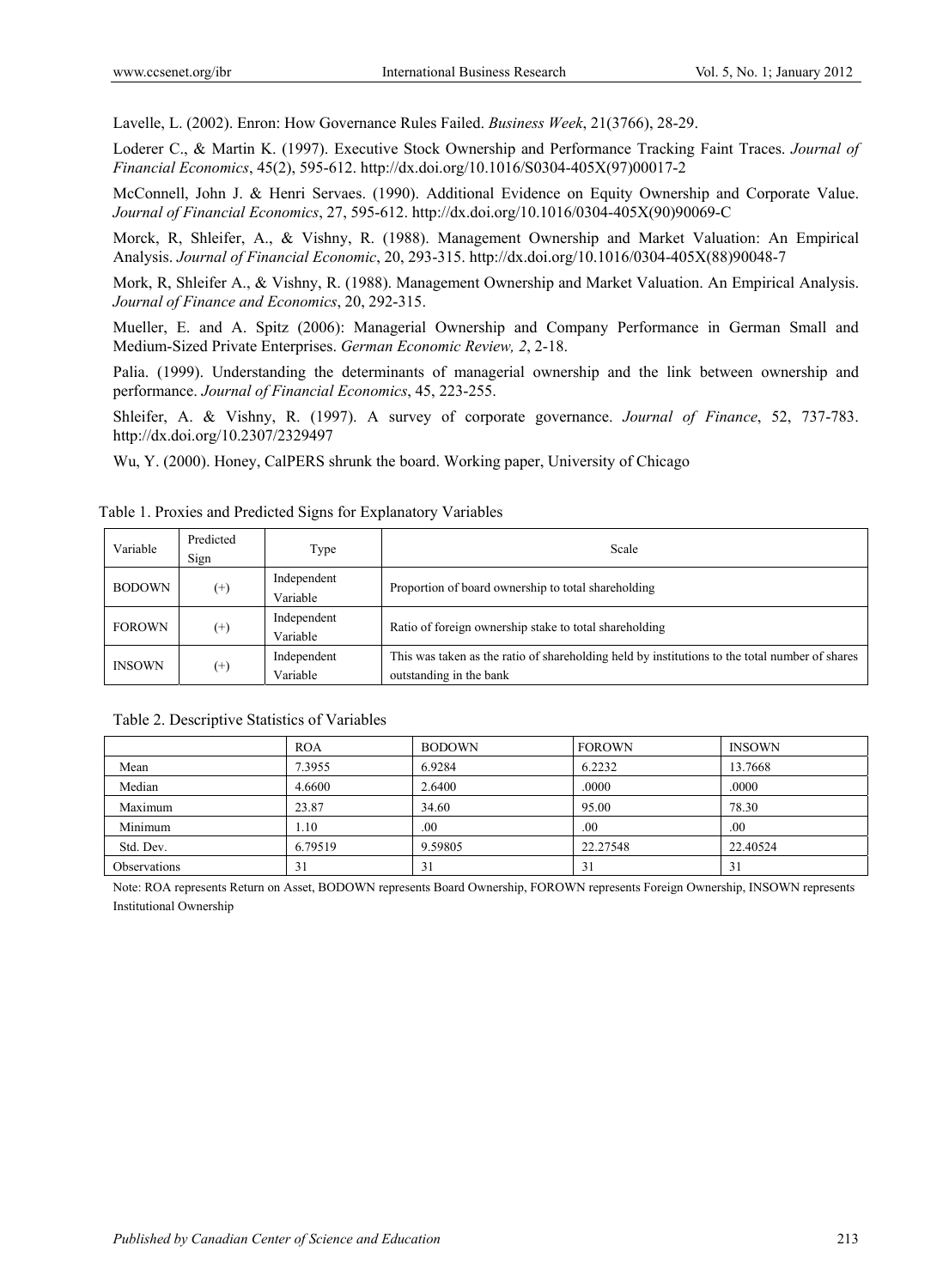# Table 3. Pearson Correlations

|               |                     | <b>ROA</b>             | <b>BODOWN</b>            | <b>FOROWN</b> | <b>INSOWN</b> |
|---------------|---------------------|------------------------|--------------------------|---------------|---------------|
| <b>ROA</b>    | Pearson Correlation |                        | $.495$ <sup>(**)</sup> ) | $.397(*)$     | $.429(*)$     |
|               | Sig. (2-tailed)     |                        | .005                     | .027          | .016          |
|               | N                   | 31                     | 31                       | 31            | 31            |
| <b>BODOWN</b> | Pearson Correlation | $.495$ <sup>**</sup> ) |                          | .018          | $-.236$       |
|               | Sig. (2-tailed)     | .005                   |                          | .924          | .201          |
|               | N                   | 31                     | 31                       | 31            | 31            |
| <b>FOROWN</b> | Pearson Correlation | $.397(*)$              | $-.002$                  |               | $-.177$       |
|               | $Sig. (2-tailed)$   | .027                   | .990                     |               | .340          |
|               | N                   | 31                     | 31                       | 31            | 31            |
| <b>INSOWN</b> | Pearson Correlation | $.429(*)$              | $-.190$                  | $-.177$       |               |
|               | $Sig. (2-tailed)$   | .016                   | .306                     | .340          |               |
|               | N                   | 31                     | 31                       | 31            | 31            |

\*\* Correlation is significant at the 0.01 level (2-tailed).

\* Correlation is significant at the 0.05 level (2-tailed).

# Table 4. Model Summary

|       |                |          |                      | Std. Error of<br>the Estimate | <b>Change Statistics</b> |          |     |                         |               |
|-------|----------------|----------|----------------------|-------------------------------|--------------------------|----------|-----|-------------------------|---------------|
| Model | R              | R Square | Adiusted<br>R Square |                               | R Square Change          | F change | df1 | df2                     | Sig<br>Change |
|       | $.762^{\circ}$ | 581      | .534                 | 4.63840                       | .581                     | 12.462   |     | $\sim$<br>$\mathcal{L}$ | .000          |

a:Predictors: (Constant), INSOWN, FOROWN, BODOWN

# Table 5. ANOVA<sup>b</sup>

| Model                           | Sum of Squares                 | Df        | Mean Square       |        | Sig.              |
|---------------------------------|--------------------------------|-----------|-------------------|--------|-------------------|
| Regression<br>Residual<br>Total | 804.338<br>580.900<br>1385.237 | 227<br>30 | 268.113<br>21.515 | 12.462 | .000 <sup>a</sup> |

a: Predictors: (Constant), INSOWN, FOROWN, BODOWN

b: Dependent Variable: ROA

# Table 6. Coefficients<sup>a</sup>

|                      | Unstandardized Coefficients |            | <b>Standardized Coefficients</b> |       |      |
|----------------------|-----------------------------|------------|----------------------------------|-------|------|
| Model                | В                           | Std. Error | Beta                             |       | Sig. |
|                      | 2.647                       | 1.157      |                                  | 2.288 | 030  |
| (Constant)           | .293                        | .090       | .414                             | 3.257 | .003 |
| <b>BODOWN FOROWN</b> | .145                        | .039       | .475                             | 3.753 | .001 |
| <b>INSOWN</b>        | .132                        | .039       | .435                             | 3.372 | .002 |

a : Dependent Variable: ROA